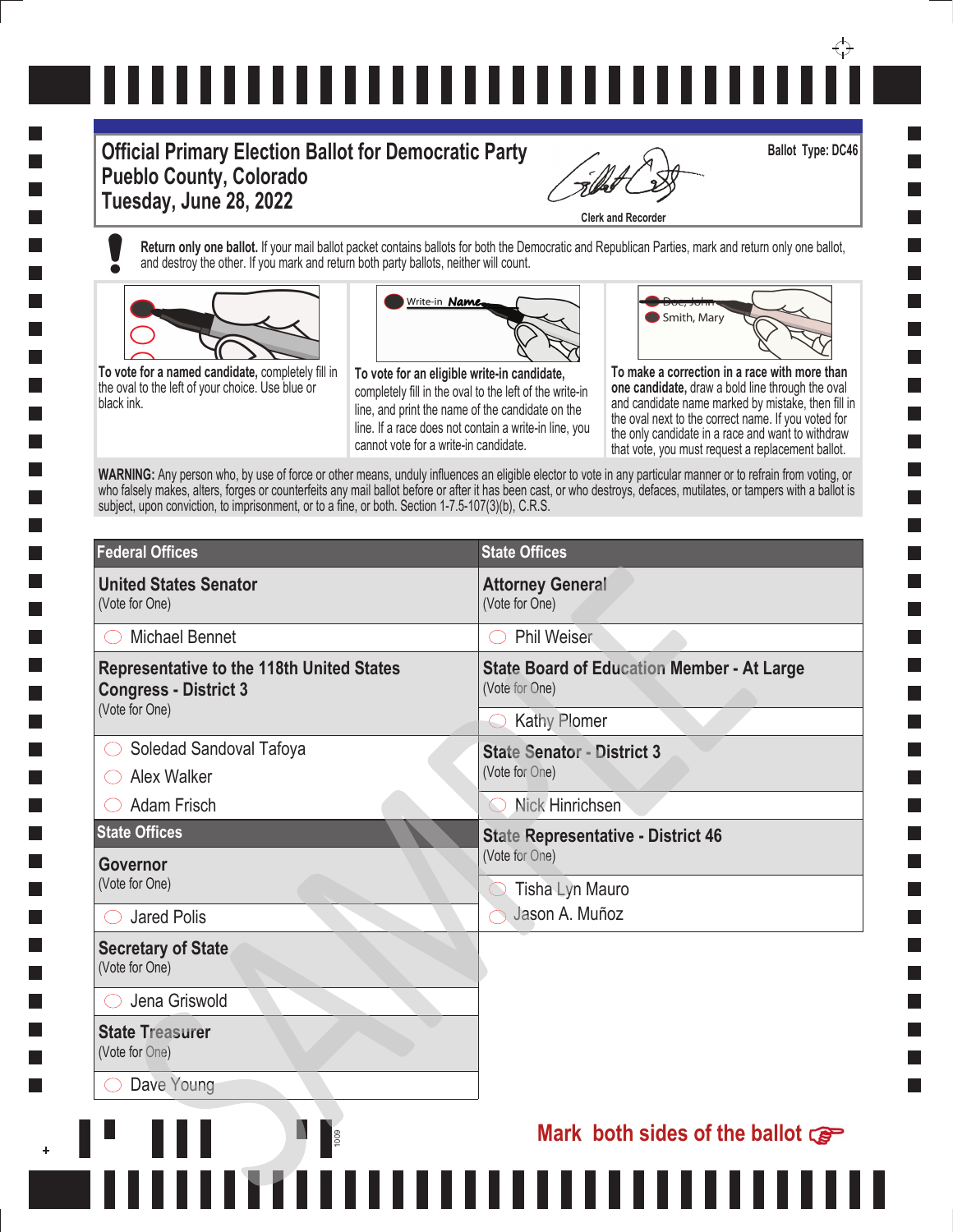| <b>County Offices</b>                                     |  |
|-----------------------------------------------------------|--|
| <b>County Commissioner - District 3</b><br>(Vote for One) |  |
| Roxy Pignanelli                                           |  |
| <b>Michael Schuster</b>                                   |  |
| <b>County Clerk and Recorder</b><br>(Vote for One)        |  |
| Gilbert "Bo" Ortiz                                        |  |
| Candace Rivera                                            |  |
| <b>County Treasurer</b><br>(Vote for One)                 |  |
| Del Olivas                                                |  |
| Kim Archuletta                                            |  |
| <b>County Assessor</b><br>(Vote for One)                  |  |
| Frank R. Beltran                                          |  |
| <b>County Sheriff</b><br>(Vote for One)                   |  |
| David J. Lucero                                           |  |
| <b>County Surveyor</b><br>(Vote for One)                  |  |
| <b>Randy Reeves</b>                                       |  |
| <b>County Coroner</b>                                     |  |

(Vote for One)

П

П

П  $\Box$ 

П  $\Box$  $\mathbf{I}$ 

 $\Box$ I.

П **Tale I** 

I.  $\mathcal{L}_{\mathcal{A}}$ H П  $\Box$  $\Box$ I. П  $\Box$ 

I.

 $\Box$ I.  $\Box$ 

Zolanye McCulley-Bachicha

П

1009

,,,,,,,,,,,,,,,,,,,,,,,,,,,,

 $\overleftrightarrow{\cdot}$ 

m.

**Contract**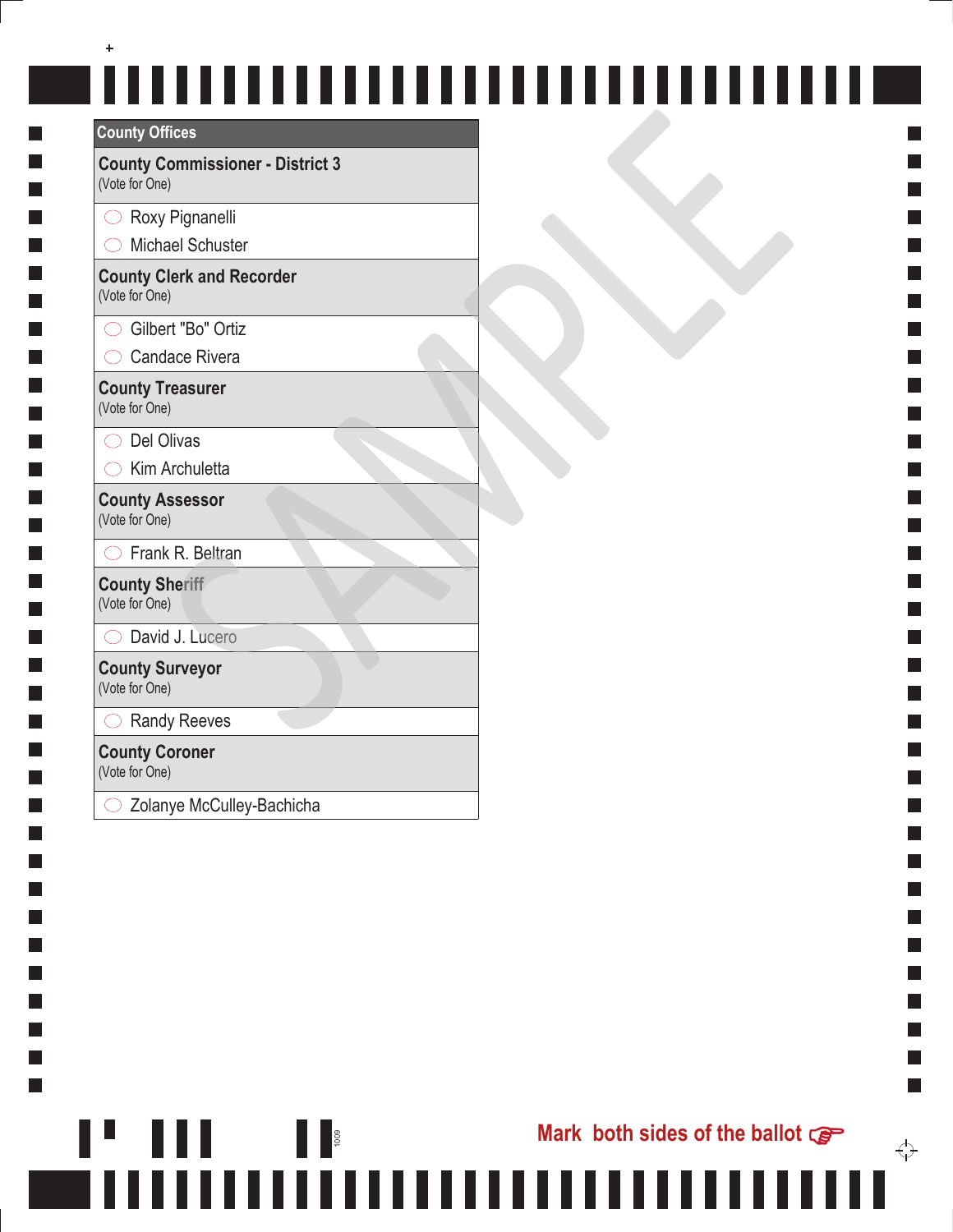# ,,,,,,,,,,,,,,,,,,,,,,,,,,,,,,,

#### **Official Primary Election Ballot for Democratic Party Pueblo County, Colorado Tuesday, June 28, 2022**

И

**Clerk and Recorder**

**Ballot Type: DC47**

**The State** 

**Return only one ballot.** If your mail ballot packet contains ballots for both the Democratic and Republican Parties, mark and return only one ballot, and destroy the other. If you mark and return both party ballots, neither will count.



**To vote for a named candidate,** completely fill in the oval to the left of your choice. Use blue or black ink.



**To vote for an eligible write-in candidate,**  completely fill in the oval to the left of the write-in line, and print the name of the candidate on the line. If a race does not contain a write-in line, you cannot vote for a write-in candidate.



**To make a correction in a race with more than one candidate,** draw a bold line through the oval and candidate name marked by mistake, then fill in the oval next to the correct name. If you voted for the only candidate in a race and want to withdraw that vote, you must request a replacement ballot.

WARNING: Any person who, by use of force or other means, unduly influences an eligible elector to vote in any particular manner or to refrain from voting, or who falsely makes, alters, forges or counterfeits any mail ballot before or after it has been cast, or who destroys, defaces, mutilates, or tampers with a ballot is subject, upon conviction, to imprisonment, or to a fine, or both. Section 1-7.5-107(3)(b), C.R.S.

| <b>Federal Offices</b>                                                                             | <b>State Offices</b>                                                |  |
|----------------------------------------------------------------------------------------------------|---------------------------------------------------------------------|--|
| <b>United States Senator</b><br>(Vote for One)                                                     | <b>Attorney General</b><br>(Vote for One)                           |  |
| <b>Michael Bennet</b>                                                                              | <b>Phil Weiser</b>                                                  |  |
| <b>Representative to the 118th United States</b><br><b>Congress - District 3</b><br>(Vote for One) | <b>State Board of Education Member - At Large</b><br>(Vote for One) |  |
|                                                                                                    | <b>Kathy Plomer</b>                                                 |  |
| Soledad Sandoval Tafoya<br>Alex Walker                                                             | <b>State Senator - District 3</b><br>(Vote for One)                 |  |
| <b>Adam Frisch</b>                                                                                 | Nick Hinrichsen                                                     |  |
| <b>State Offices</b>                                                                               | <b>State Representative - District 47</b>                           |  |
| Governor<br>(Vote for One)                                                                         | (Vote for One)                                                      |  |
|                                                                                                    | <b>Edwin Dean Ormiston</b>                                          |  |
| <b>Jared Polis</b>                                                                                 |                                                                     |  |
| <b>Secretary of State</b><br>(Vote for One)                                                        |                                                                     |  |
| Jena Griswold                                                                                      |                                                                     |  |
| <b>State Treasurer</b><br>(Vote for One)                                                           |                                                                     |  |
| Dave Young                                                                                         |                                                                     |  |
|                                                                                                    | Mark both sides of the ballot $\mathcal{F}$                         |  |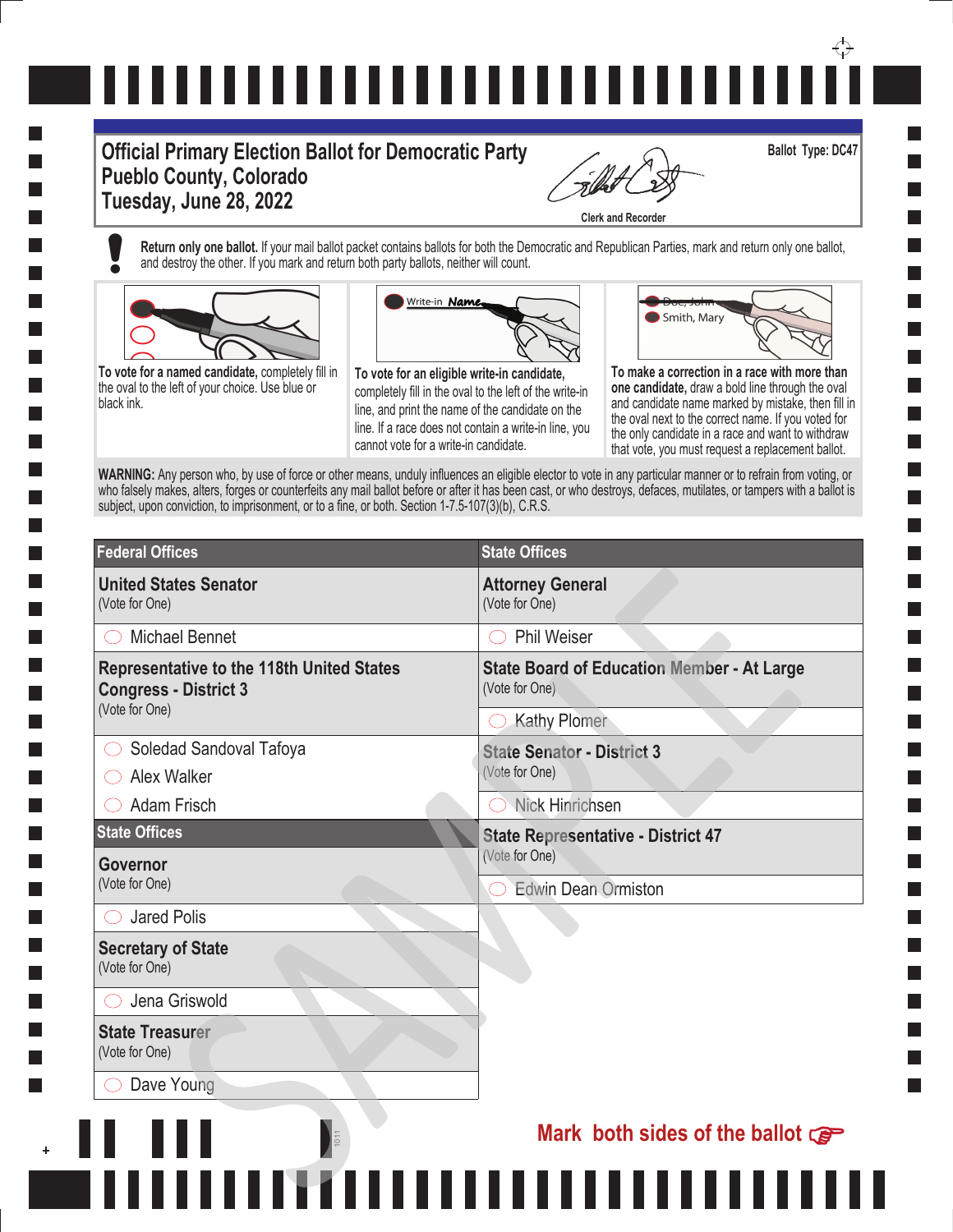| <b>County Offices</b>                                     |  |
|-----------------------------------------------------------|--|
| <b>County Commissioner - District 3</b><br>(Vote for One) |  |
| Roxy Pignanelli                                           |  |
| <b>Michael Schuster</b>                                   |  |
| <b>County Clerk and Recorder</b><br>(Vote for One)        |  |
| Gilbert "Bo" Ortiz                                        |  |
| <b>Candace Rivera</b>                                     |  |
| <b>County Treasurer</b><br>(Vote for One)                 |  |
| $\supset$ Del Olivas                                      |  |
| Kim Archuletta                                            |  |
| <b>County Assessor</b><br>(Vote for One)                  |  |
| Frank R. Beltran                                          |  |
| <b>County Sheriff</b><br>(Vote for One)                   |  |
| David J. Lucero                                           |  |
| <b>County Surveyor</b><br>(Vote for One)                  |  |
| <b>Randy Reeves</b>                                       |  |
| <b>County Coroner</b><br>(Vote for One)                   |  |

П

П

П  $\Box$ ×. П  $\Box$  $\mathbf{I}$ 

 $\Box$ I.

П **Tale** l a

I.

I. l a  $\mathbf{I}$  $\Box$ I. П  $\Box$ 

I.

 $\Box$ I.  $\Box$  Zolanye McCulley-Bachicha

Ш

1011<br>1011

,,,,,,,,,,,,,,,,,,,,,,,,,,,,,,

║

٦

**Contract**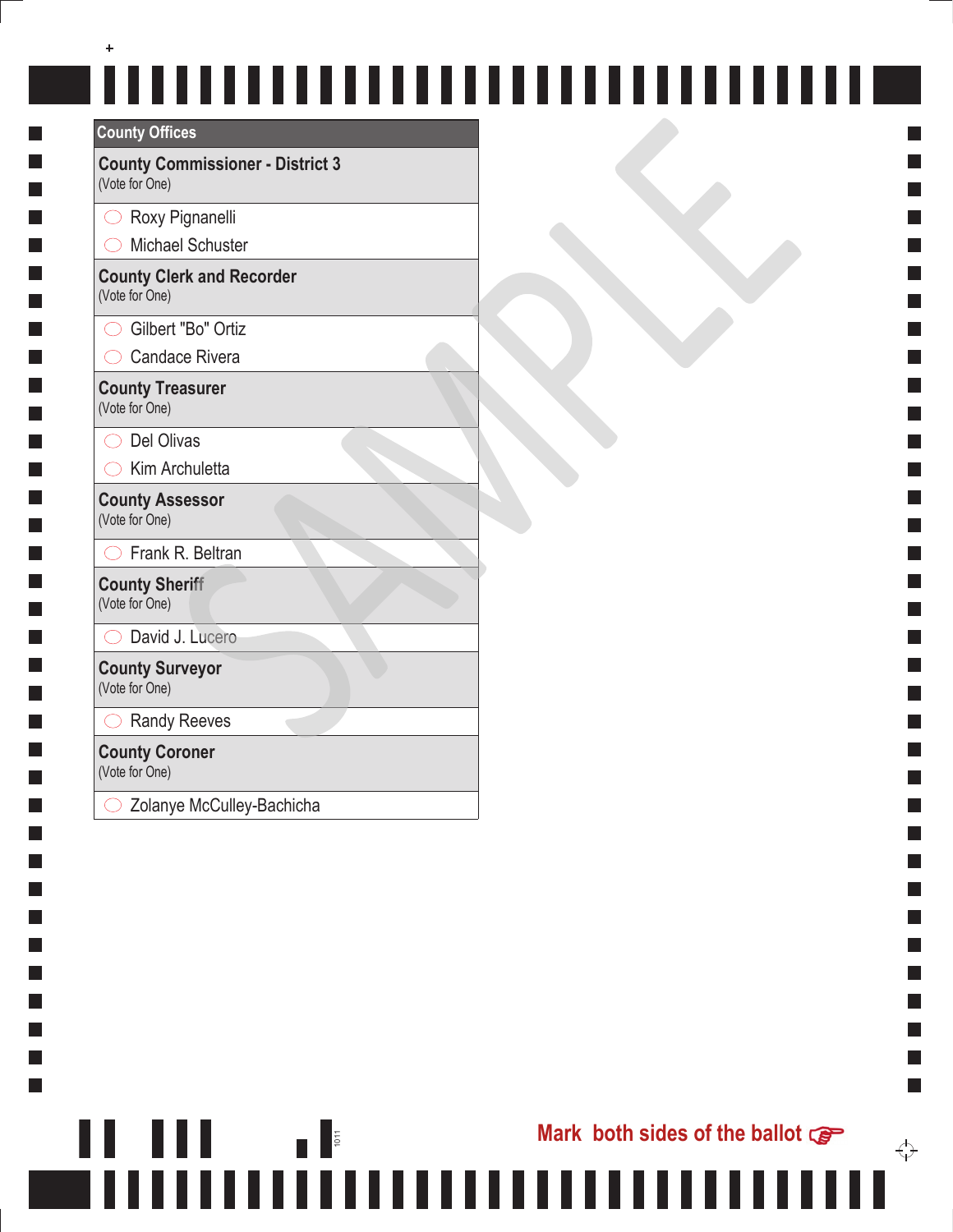# 

#### **Official Primary Election Ballot for Democratic Party Pueblo County, Colorado Tuesday, June 28, 2022**

**Clerk and Recorder**

**Return only one ballot.** If your mail ballot packet contains ballots for both the Democratic and Republican Parties, mark and return only one ballot, and destroy the other. If you mark and return both party ballots, neither will count.







**To vote for an eligible write-in candidate,**  completely fill in the oval to the left of the write-in line, and print the name of the candidate on the line. If a race does not contain a write-in line, you cannot vote for a write-in candidate.

**To make a correction in a race with more than one candidate,** draw a bold line through the oval and candidate name marked by mistake, then fill in the oval next to the correct name. If you voted for the only candidate in a race and want to withdraw

Smith, Mary

that vote, you must request a replacement ballot.

**Ballot Type: DC60**

WARNING: Any person who, by use of force or other means, unduly influences an eligible elector to vote in any particular manner or to refrain from voting, or who falsely makes, alters, forges or counterfeits any mail ballot before or after it has been cast, or who destroys, defaces, mutilates, or tampers with a ballot is subject, upon conviction, to imprisonment, or to a fine, or both. Section 1-7.5-107(3)(b), C.R.S.

| <b>Federal Offices</b>                                                                             | <b>State Offices</b>                                                |
|----------------------------------------------------------------------------------------------------|---------------------------------------------------------------------|
| <b>United States Senator</b><br>(Vote for One)                                                     | <b>Attorney General</b><br>(Vote for One)                           |
| Michael Bennet                                                                                     | <b>Phil Weiser</b><br>$( \ )$                                       |
| <b>Representative to the 118th United States</b><br><b>Congress - District 3</b><br>(Vote for One) | <b>State Board of Education Member - At Large</b><br>(Vote for One) |
|                                                                                                    | $\bigcirc$ Kathy Plomer                                             |
| Soledad Sandoval Tafoya                                                                            | <b>State Senator - District 3</b>                                   |
| Alex Walker                                                                                        | (Vote for One)                                                      |
| <b>Adam Frisch</b>                                                                                 | <b>Nick Hinrichsen</b>                                              |
| <b>State Offices</b>                                                                               | <b>State Representative - District 60</b><br>(Vote for One)         |
| Governor<br>(Vote for One)                                                                         |                                                                     |
|                                                                                                    | Kathryn Green                                                       |
| <b>Jared Polis</b>                                                                                 |                                                                     |
| <b>Secretary of State</b><br>(Vote for One)                                                        |                                                                     |
| Jena Griswold                                                                                      |                                                                     |
| <b>State Treasurer</b><br>(Vote for One)                                                           |                                                                     |
| Dave Young                                                                                         |                                                                     |
| 1013                                                                                               | Mark both sides of the ballot $\mathbb{G}^{\mathbb{P}}$             |

 $\overline{\phantom{a}}$ 

**The State**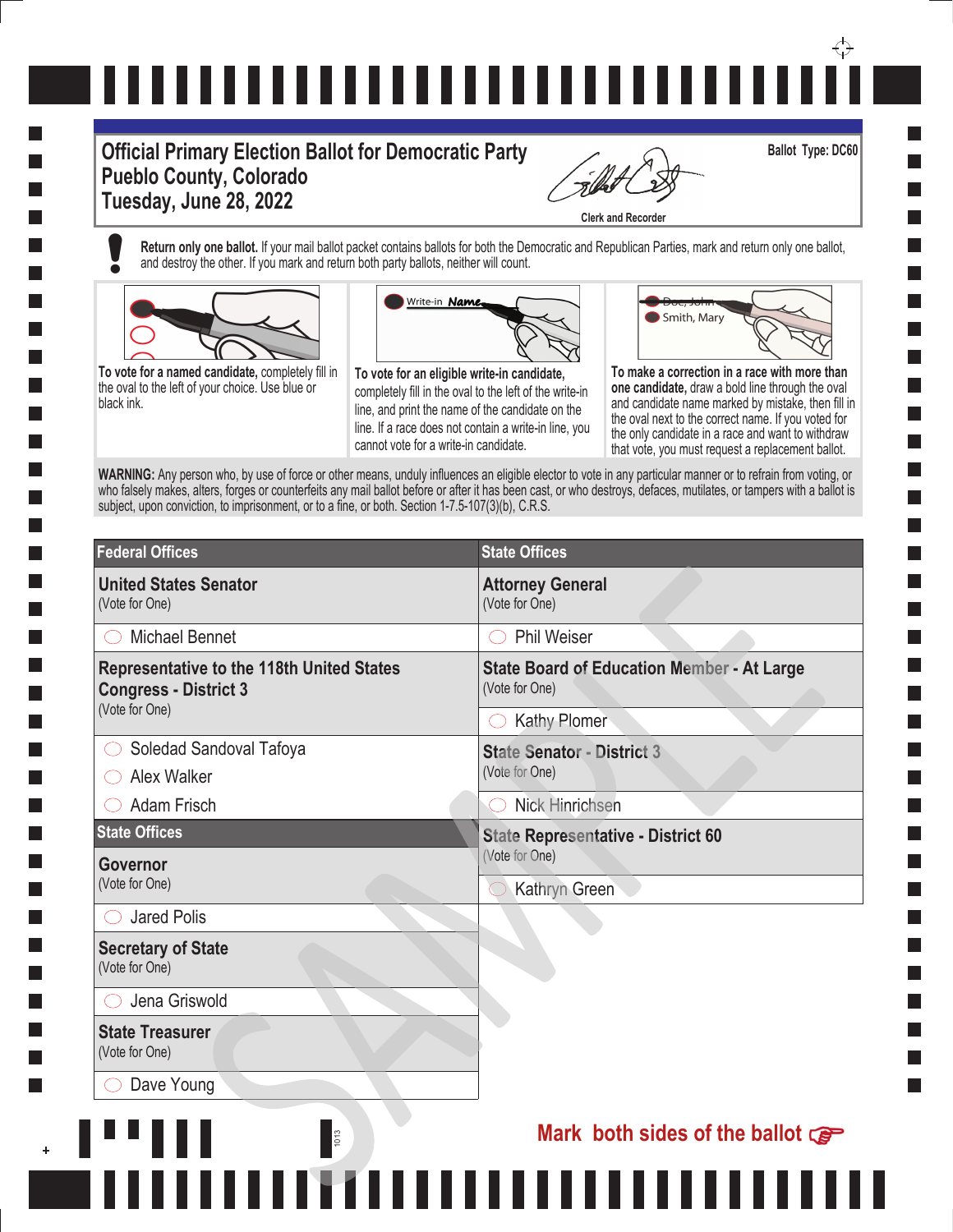### $\ddot{}$ **County Offices**

| <b>COUNTY OTHCES</b>                                      |
|-----------------------------------------------------------|
| <b>County Commissioner - District 3</b><br>(Vote for One) |
| Roxy Pignanelli                                           |
| <b>Michael Schuster</b>                                   |
| <b>County Clerk and Recorder</b><br>(Vote for One)        |
| Gilbert "Bo" Ortiz                                        |
| $\supset$ Candace Rivera                                  |
| <b>County Treasurer</b><br>(Vote for One)                 |
| Del Olivas                                                |
| Kim Archuletta                                            |
| <b>County Assessor</b><br>(Vote for One)                  |
| Frank R. Beltran                                          |
| <b>County Sheriff</b><br>(Vote for One)                   |
| David J. Lucero                                           |
| <b>County Surveyor</b><br>(Vote for One)                  |
| <b>Randy Reeves</b>                                       |
| <b>County Coroner</b>                                     |

(Vote for One)

П

П I.

П  $\Box$ ×. П  $\Box$ П

 $\Box$ I. **I** П **Tale Tale** 

I.

H П  $\Box$ П  $\mathbf{I}$ П **Tale** 

I.

 $\Box$ I.  $\Box$  Zolanye McCulley-Bachicha

1013

 $\overleftrightarrow{\cdot}$ 

 $\mathcal{L}_{\mathcal{A}}$ 

**Contract**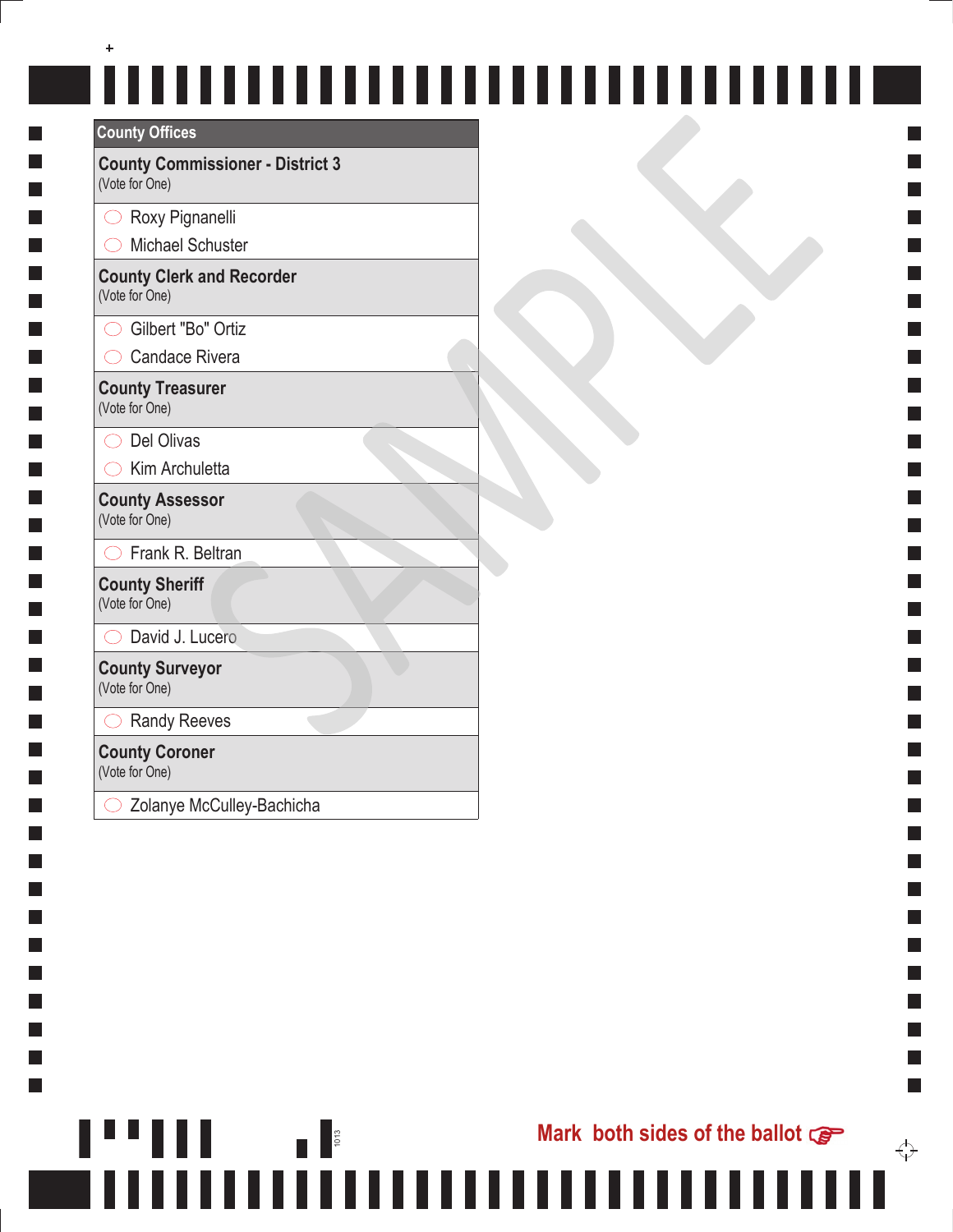# ,,,,,,,,,,,,,,,,,,,,,,,,,,,,,,,

#### **Official Primary Election Ballot for Democratic Party Pueblo County, Colorado Tuesday, June 28, 2022**

**Clerk and Recorder**

**Return only one ballot.** If your mail ballot packet contains ballots for both the Democratic and Republican Parties, mark and return only one ballot, and destroy the other. If you mark and return both party ballots, neither will count.



**The State** 

**To vote for a named candidate,** completely fill in the oval to the left of your choice. Use blue or black ink.



**To vote for an eligible write-in candidate,**  completely fill in the oval to the left of the write-in line, and print the name of the candidate on the line. If a race does not contain a write-in line, you cannot vote for a write-in candidate.



Smith, Mary

**Ballot Type: DC62**

and candidate name marked by mistake, then fill in the oval next to the correct name. If you voted for the only candidate in a race and want to withdraw that vote, you must request a replacement ballot.

WARNING: Any person who, by use of force or other means, unduly influences an eligible elector to vote in any particular manner or to refrain from voting, or who falsely makes, alters, forges or counterfeits any mail ballot before or after it has been cast, or who destroys, defaces, mutilates, or tampers with a ballot is subject, upon conviction, to imprisonment, or to a fine, or both. Section 1-7.5-107(3)(b), C.R.S.

| <b>Federal Offices</b>                                                                             | <b>State Offices</b>                                                |
|----------------------------------------------------------------------------------------------------|---------------------------------------------------------------------|
| <b>United States Senator</b><br>(Vote for One)                                                     | <b>Attorney General</b><br>(Vote for One)                           |
| <b>Michael Bennet</b>                                                                              | <b>Phil Weiser</b><br>$\left( \begin{array}{c} \end{array} \right)$ |
| <b>Representative to the 118th United States</b><br><b>Congress - District 3</b><br>(Vote for One) | <b>State Board of Education Member - At Large</b><br>(Vote for One) |
|                                                                                                    | <b>Kathy Plomer</b>                                                 |
| Soledad Sandoval Tafoya                                                                            | <b>State Senator - District 3</b>                                   |
| Alex Walker                                                                                        | (Vote for One)                                                      |
| <b>Adam Frisch</b>                                                                                 | Nick Hinrichsen                                                     |
| <b>State Offices</b>                                                                               | <b>State Representative - District 62</b><br>(Vote for One)         |
| Governor<br>(Vote for One)                                                                         |                                                                     |
|                                                                                                    | <b>Matthew Martinez</b>                                             |
| <b>Jared Polis</b>                                                                                 |                                                                     |
| <b>Secretary of State</b><br>(Vote for One)                                                        |                                                                     |
| Jena Griswold                                                                                      |                                                                     |
| <b>State Treasurer</b><br>(Vote for One)                                                           |                                                                     |
| Dave Young                                                                                         |                                                                     |
| 1015                                                                                               | Mark both sides of the ballot $\mathcal{F}$                         |

|||||||<del>||</del>||||||||||||||||||

10 **101**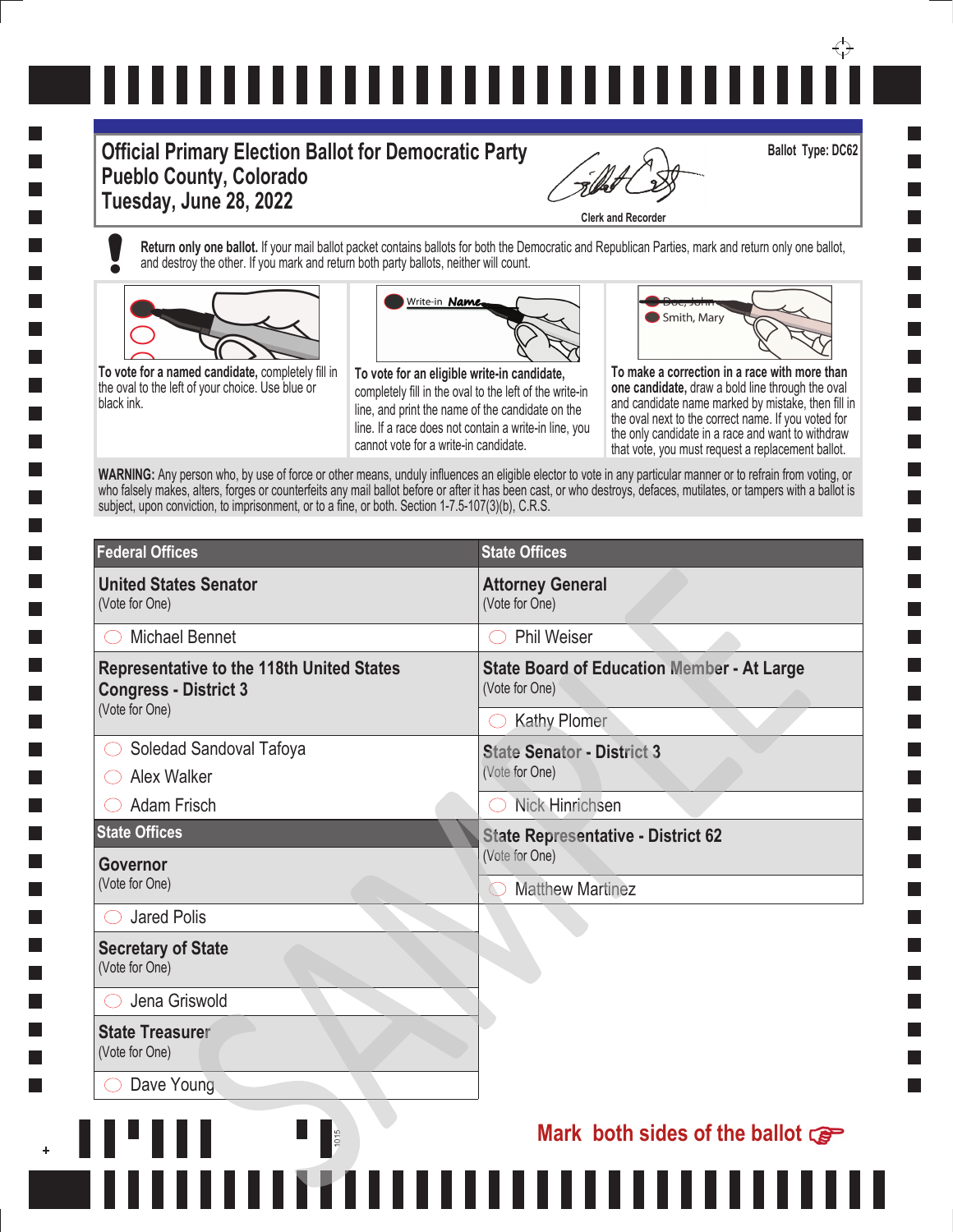### $\ddot{}$ **County Offices**

| <b>COUNTY OTHCES</b>                                      |
|-----------------------------------------------------------|
| <b>County Commissioner - District 3</b><br>(Vote for One) |
| Roxy Pignanelli                                           |
| <b>Michael Schuster</b>                                   |
| <b>County Clerk and Recorder</b><br>(Vote for One)        |
| ◯ Gilbert "Bo" Ortiz                                      |
| <b>Candace Rivera</b>                                     |
| <b>County Treasurer</b><br>(Vote for One)                 |
| Del Olivas                                                |
| Kim Archuletta                                            |
| <b>County Assessor</b><br>(Vote for One)                  |
| Frank R. Beltran                                          |
| <b>County Sheriff</b><br>(Vote for One)                   |
| David J. Lucero                                           |
| <b>County Surveyor</b><br>(Vote for One)                  |
| <b>Randy Reeves</b>                                       |
| <b>County Coroner</b>                                     |

(Vote for One)

П

П I.

 $\Box$  $\Box$ ×. П  $\Box$  $\mathbf{I}$ 

 $\Box$ I.

П **Tale College** 

I.

I.  $\Box$  $\mathbf{I}$  $\Box$ I. П **Tale** 

I.

 $\Box$ I.  $\Box$  Zolanye McCulley-Bachicha

Ш

1015

,,,,,,,,,,,,,,,,,,,,,,,,,,,,,,,

║

**Contract**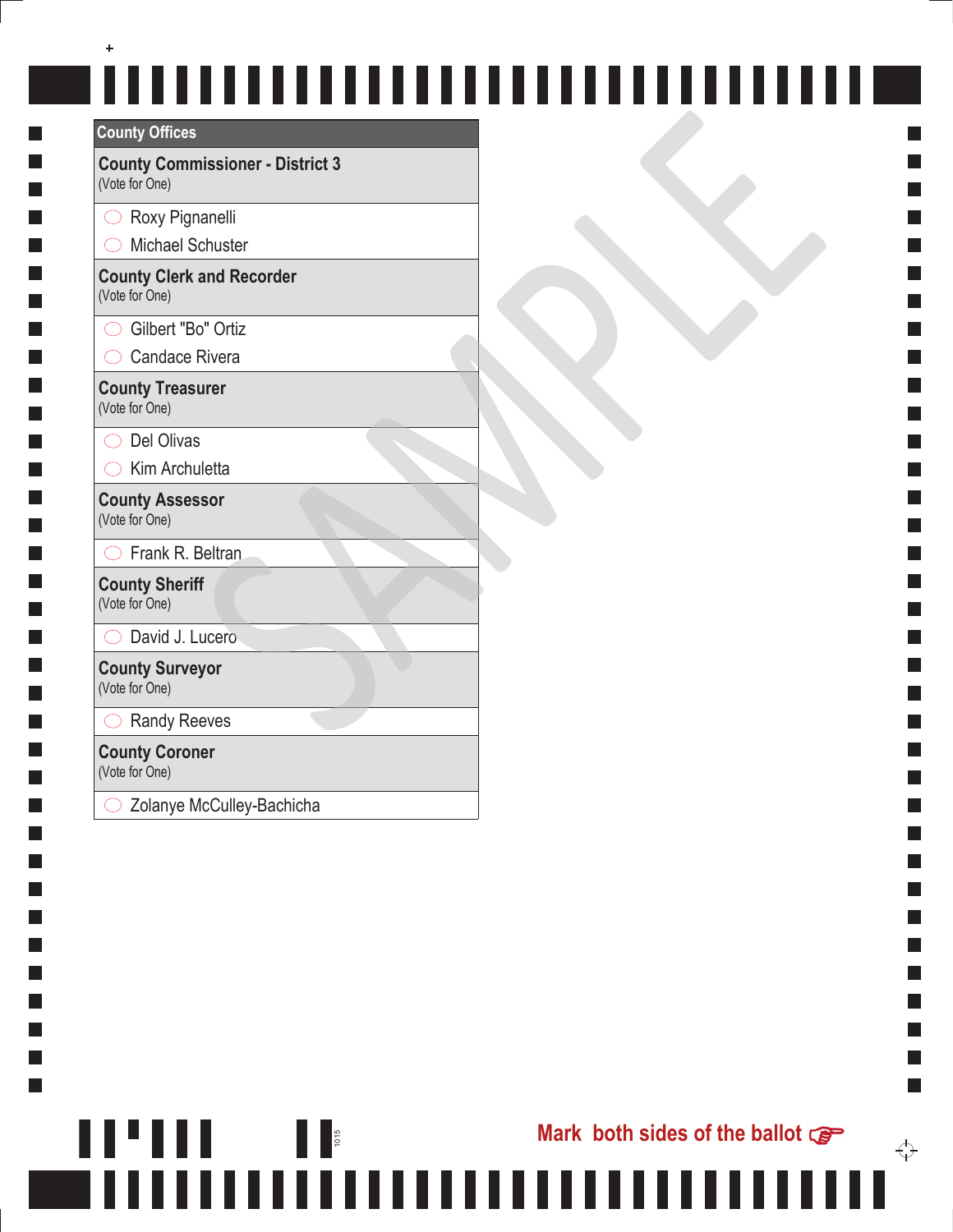# ↔ ,,,,,,,,,,,,,,,,,,,,,,,,,,,,,,

#### **Official Primary Election Ballot for Republican Party Pueblo County, Colorado Tuesday, June 28, 2022**

**Clerk and Recorder**

**Return only one ballot.** If your mail ballot packet contains ballots for both the Democratic and Republican Parties, mark and return only one ballot, and destroy the other. If you mark and return both party ballots, neither will count.



**To vote for a named candidate,** completely fill in the oval to the left of your choice. Use blue or black ink.



**To vote for an eligible write-in candidate,**  completely fill in the oval to the left of the write-in line, and print the name of the candidate on the line. If a race does not contain a write-in line, you cannot vote for a write-in candidate.



**Ballot Type: RC46**

**To make a correction in a race with more than one candidate,** draw a bold line through the oval and candidate name marked by mistake, then fill in the oval next to the correct name. If you voted for the only candidate in a race and want to withdraw that vote, you must request a replacement ballot.

WARNING: Any person who, by use of force or other means, unduly influences an eligible elector to vote in any particular manner or to refrain from voting, or who falsely makes, alters, forges or counterfeits any mail ballot before or after it has been cast, or who destroys, defaces, mutilates, or tampers with a ballot is subject, upon conviction, to imprisonment, or to a fine, or both. Section 1-7.5-107(3)(b), C.R.S.

| <b>Federal Offices</b>                                                                             | <b>State Offices</b>                                                |
|----------------------------------------------------------------------------------------------------|---------------------------------------------------------------------|
| <b>United States Senator</b><br>(Vote for One)                                                     | <b>Secretary of State</b><br>(Vote for One)                         |
| Ron Hanks                                                                                          | <b>Tina Peters</b>                                                  |
| Joe O'Dea                                                                                          | Mike O'Donnell                                                      |
| Write-in                                                                                           | Pam Anderson                                                        |
| <b>Representative to the 118th United States</b><br><b>Congress - District 3</b><br>(Vote for One) | <b>State Treasurer</b><br>(Vote for One)                            |
|                                                                                                    | <b>Lang Sias</b>                                                    |
| Lauren Boebert                                                                                     | <b>Attorney General</b>                                             |
| Don Coram                                                                                          | (Vote for One)                                                      |
| <b>State Offices</b>                                                                               | John Kellner<br>$\bigcirc$                                          |
| Governor<br>(Vote for One)                                                                         | <b>State Board of Education Member - At Large</b><br>(Vote for One) |
| Greg Lopez                                                                                         | Dan Maloit                                                          |
| Heidi Ganahl                                                                                       | <b>State Senator - District 3</b><br>(Vote for One)                 |
|                                                                                                    | Stephen A. Varela                                                   |

1010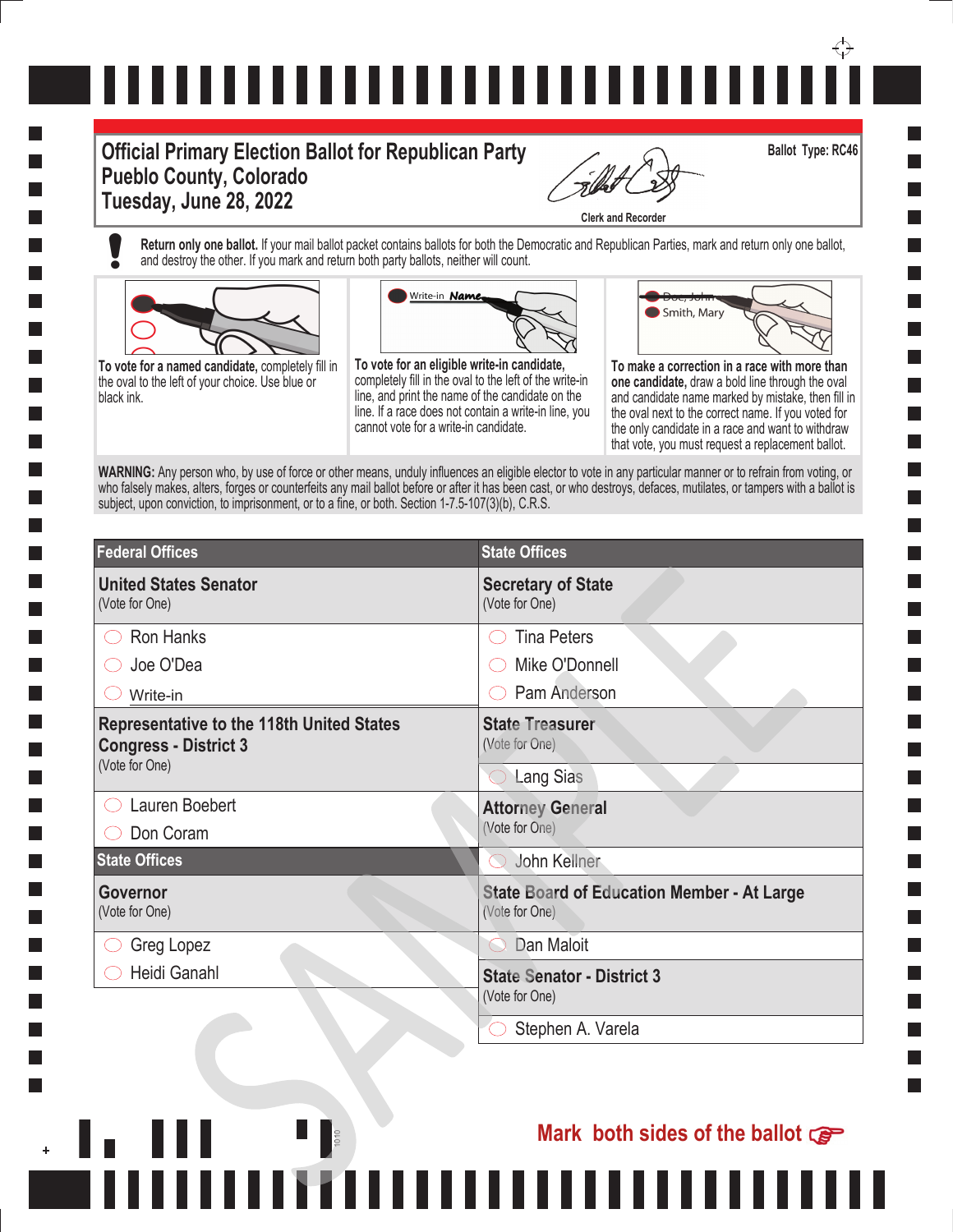#### **State Offices**

**Tale** 

**The State** 

I.

 $\mathcal{L}_{\mathcal{A}}$ 

×. I. **The State** 

I.  $\Box$ 

 $\mathcal{L}_{\mathcal{A}}$ I.

I.  $\Box$ 

I.

 $\Box$ 

**State Representative - District 46** (Vote for One)

 $\bigcirc$  Jonathan Ambler

#### **County Offices**

**County Commissioner - District 3** (Vote for One)

 $\bigcirc$  Zach Swearingen

**County Clerk and Recorder** (Vote for One)

 $\bigcirc$  Nathan Baxter

 $\bigcirc$  Sarina Adame

**County Treasurer** (Vote for One)

 $\bigcirc$  Michelle M. Gray

**County Assessor** (Vote for One)

 $\bigcirc$  J. Angel Lewis

**County Sheriff** (Vote for One)

O Joey Musso

**County Surveyor** (Vote for One)

There are no candidates for this office.

1010<br>1010<br>1010

**County Coroner** (Vote for One)

◯ Brian Cotter

 $\mathcal{L}_{\mathcal{A}}$ 

↔

٦

 $\mathcal{L}_{\mathcal{A}}$ 

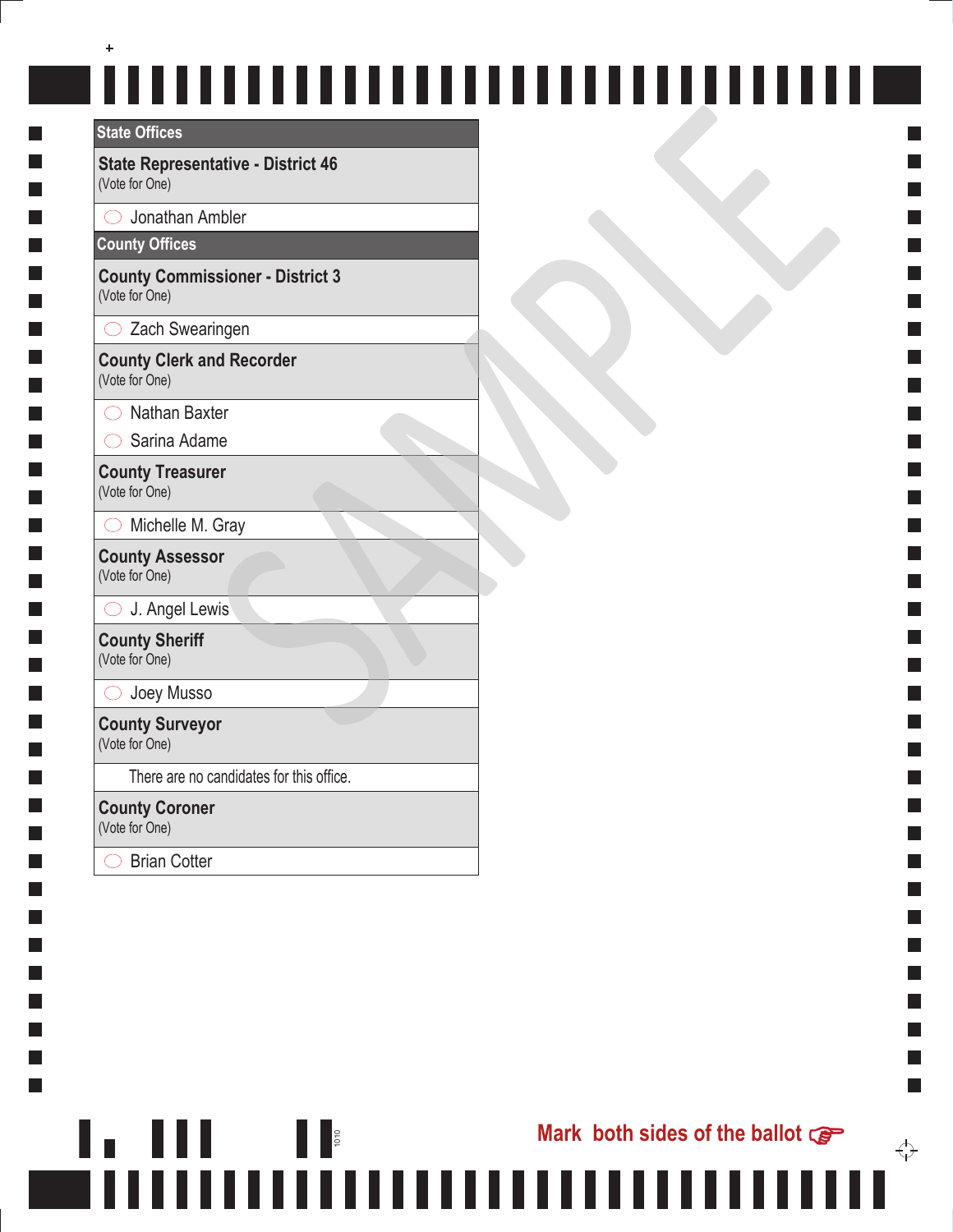# ↔

#### **Official Primary Election Ballot for Republican Party Pueblo County, Colorado Tuesday, June 28, 2022**

**Clerk and Recorder**

**Return only one ballot.** If your mail ballot packet contains ballots for both the Democratic and Republican Parties, mark and return only one ballot, and destroy the other. If you mark and return both party ballots, neither will count.



**To vote for a named candidate,** completely fill in the oval to the left of your choice. Use blue or black ink.



**To vote for an eligible write-in candidate,**  completely fill in the oval to the left of the write-in line, and print the name of the candidate on the line. If a race does not contain a write-in line, you cannot vote for a write-in candidate.



**Ballot Type: RC47**

**To make a correction in a race with more than one candidate,** draw a bold line through the oval and candidate name marked by mistake, then fill in the oval next to the correct name. If you voted for the only candidate in a race and want to withdraw that vote, you must request a replacement ballot.

WARNING: Any person who, by use of force or other means, unduly influences an eligible elector to vote in any particular manner or to refrain from voting, or who falsely makes, alters, forges or counterfeits any mail ballot before or after it has been cast, or who destroys, defaces, mutilates, or tampers with a ballot is subject, upon conviction, to imprisonment, or to a fine, or both. Section 1-7.5-107(3)(b), C.R.S.

| <b>Federal Offices</b>                                                                             | <b>State Offices</b>                                                |
|----------------------------------------------------------------------------------------------------|---------------------------------------------------------------------|
| <b>United States Senator</b><br>(Vote for One)                                                     | <b>Secretary of State</b><br>(Vote for One)                         |
| <b>Ron Hanks</b>                                                                                   | <b>Tina Peters</b>                                                  |
| Joe O'Dea                                                                                          | Mike O'Donnell                                                      |
| Write-in                                                                                           | Pam Anderson                                                        |
| <b>Representative to the 118th United States</b><br><b>Congress - District 3</b><br>(Vote for One) | <b>State Treasurer</b><br>(Vote for One)                            |
|                                                                                                    | <b>Lang Sias</b>                                                    |
| Lauren Boebert                                                                                     | <b>Attorney General</b>                                             |
| Don Coram                                                                                          | (Vote for One)                                                      |
| <b>State Offices</b>                                                                               | John Kellner                                                        |
| Governor<br>(Vote for One)                                                                         | <b>State Board of Education Member - At Large</b><br>(Vote for One) |
| Greg Lopez                                                                                         | Dan Maloit                                                          |
| Heidi Ganahl                                                                                       | <b>State Senator - District 3</b><br>(Vote for One)                 |
|                                                                                                    | Stephen A. Varela                                                   |

1012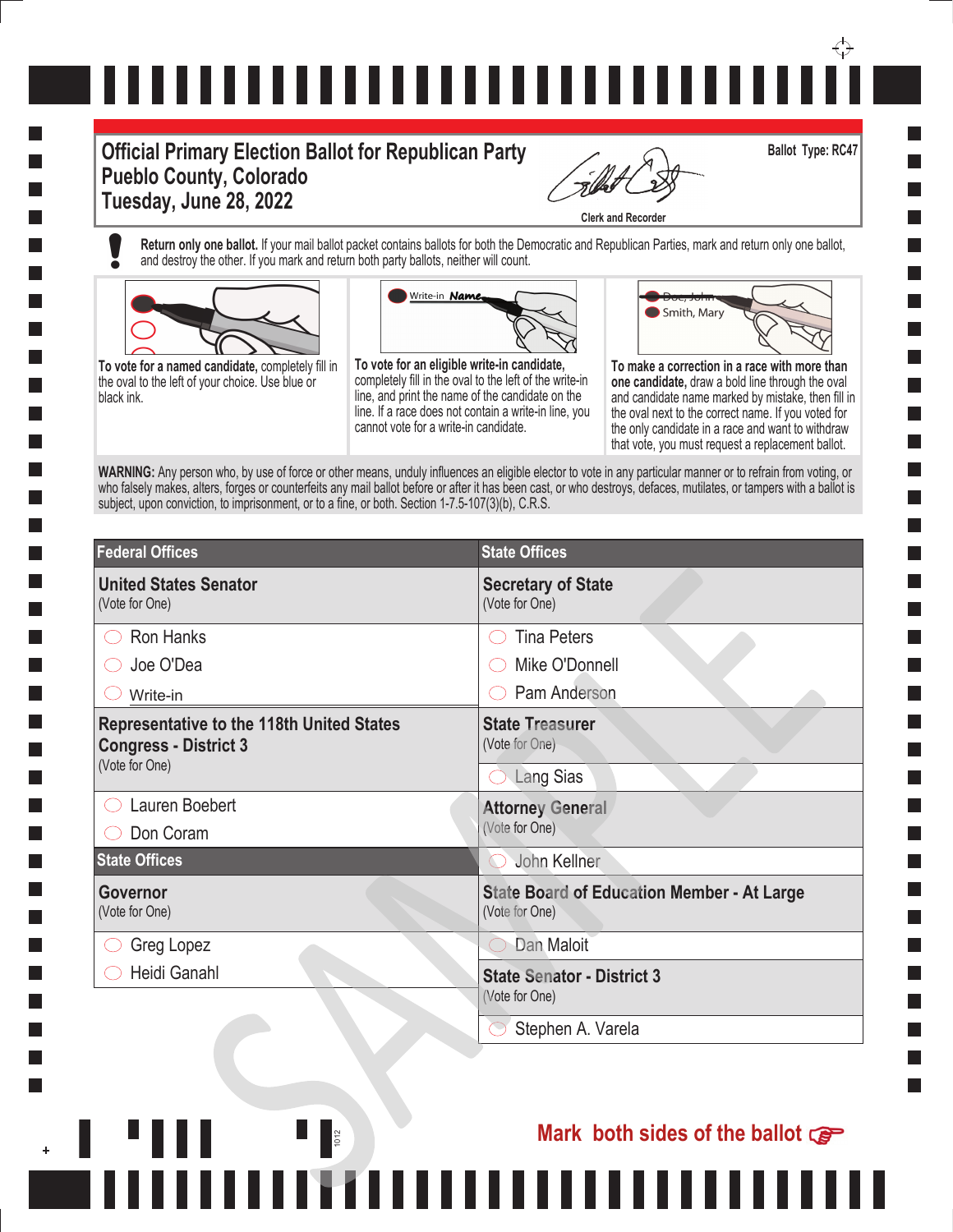#### **State Offices**

**Tale** 

**The State** 

I.

×. I. Т,

I.  $\Box$ 

 $\mathcal{L}_{\mathcal{A}}$ I.

I.  $\Box$ 

 $\Box$ 

**State Representative - District 47** (Vote for One)

 $\bigcirc$  Ty Winter

**County Offices**

**County Commissioner - District 3** (Vote for One)

 $\bigcirc$  Zach Swearingen

**County Clerk and Recorder** (Vote for One)

 $\bigcirc$  Nathan Baxter

 $\bigcirc$  Sarina Adame

**County Treasurer** (Vote for One)

 $\bigcirc$  Michelle M. Gray

**County Assessor** (Vote for One)

 $\bigcirc$  J. Angel Lewis

**County Sheriff** (Vote for One)

O Joey Musso

**County Surveyor** (Vote for One)

There are no candidates for this office.

1012

Ш

**County Coroner** (Vote for One)

◯ Brian Cotter

٦

 $\mathcal{L}_{\mathcal{A}}$ 

 $\mathcal{L}_{\mathcal{A}}$ 

 $\mathcal{L}_{\mathcal{A}}$ 

**Mark both sides of the ballot**  $\mathbb{G}$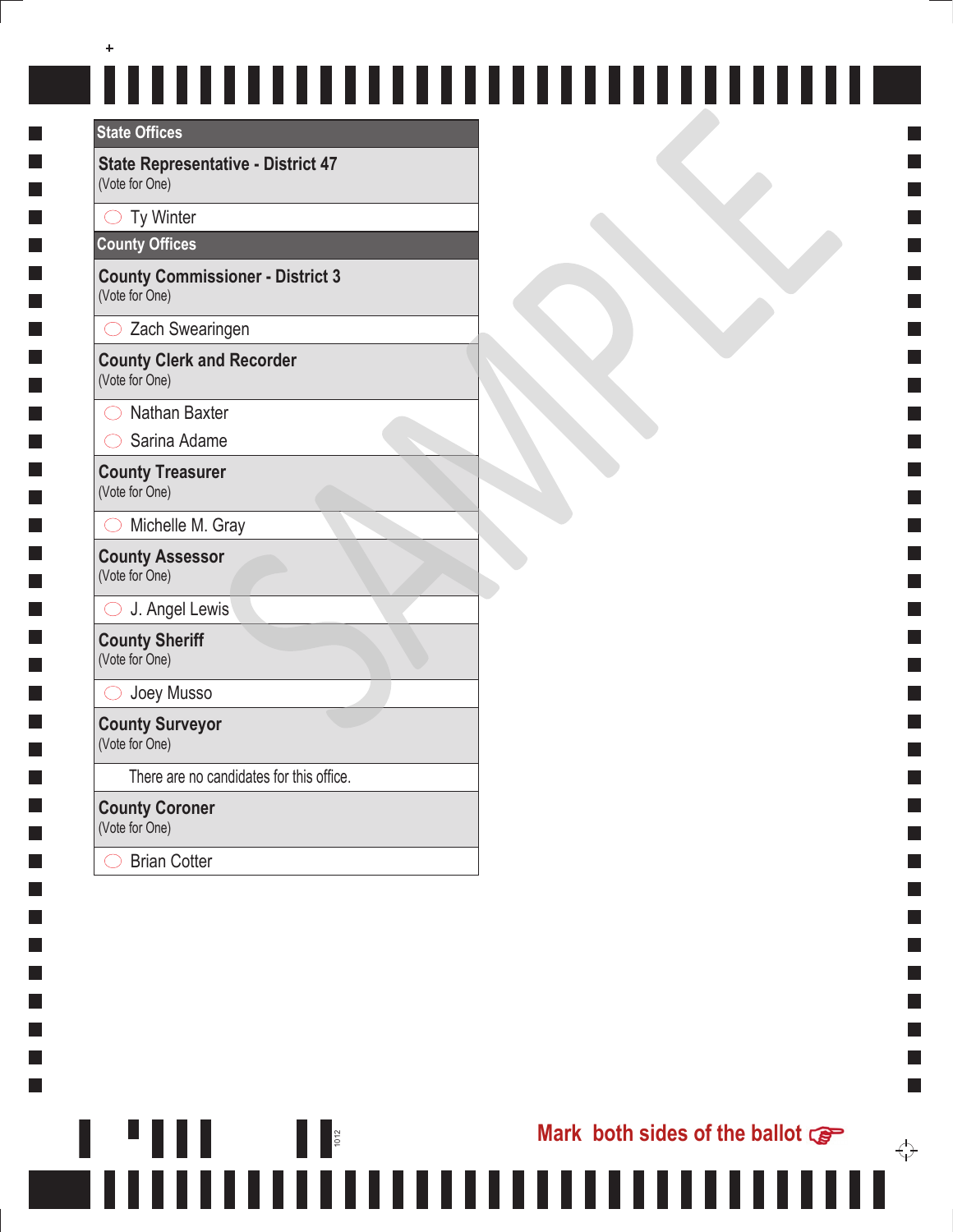# ↔

#### **Official Primary Election Ballot for Republican Party Pueblo County, Colorado Tuesday, June 28, 2022**

**Clerk and Recorder**

**Return only one ballot.** If your mail ballot packet contains ballots for both the Democratic and Republican Parties, mark and return only one ballot, and destroy the other. If you mark and return both party ballots, neither will count.



**To vote for a named candidate,** completely fill in the oval to the left of your choice. Use blue or black ink.



**To vote for an eligible write-in candidate,**  completely fill in the oval to the left of the write-in line, and print the name of the candidate on the line. If a race does not contain a write-in line, you cannot vote for a write-in candidate.



**Ballot Type: RC60**

**To make a correction in a race with more than one candidate,** draw a bold line through the oval and candidate name marked by mistake, then fill in the oval next to the correct name. If you voted for the only candidate in a race and want to withdraw that vote, you must request a replacement ballot.

WARNING: Any person who, by use of force or other means, unduly influences an eligible elector to vote in any particular manner or to refrain from voting, or who falsely makes, alters, forges or counterfeits any mail ballot before or after it has been cast, or who destroys, defaces, mutilates, or tampers with a ballot is subject, upon conviction, to imprisonment, or to a fine, or both. Section 1-7.5-107(3)(b), C.R.S.

| <b>Federal Offices</b>                                                                             | <b>State Offices</b>                                                |
|----------------------------------------------------------------------------------------------------|---------------------------------------------------------------------|
| <b>United States Senator</b><br>(Vote for One)                                                     | <b>Secretary of State</b><br>(Vote for One)                         |
| Ron Hanks                                                                                          | <b>Tina Peters</b>                                                  |
| Joe O'Dea                                                                                          | Mike O'Donnell                                                      |
| Write-in                                                                                           | Pam Anderson                                                        |
| <b>Representative to the 118th United States</b><br><b>Congress - District 3</b><br>(Vote for One) | <b>State Treasurer</b><br>(Vote for One)                            |
|                                                                                                    | <b>Lang Sias</b>                                                    |
| Lauren Boebert                                                                                     | <b>Attorney General</b>                                             |
| Don Coram                                                                                          | (Vote for One)                                                      |
| <b>State Offices</b>                                                                               | John Kellner<br>$\left(\begin{array}{c} \end{array}\right)$         |
| Governor<br>(Vote for One)                                                                         | <b>State Board of Education Member - At Large</b><br>(Vote for One) |
| Greg Lopez                                                                                         | Dan Maloit<br>88                                                    |
| Heidi Ganahl                                                                                       | <b>State Senator - District 3</b><br>(Vote for One)                 |
|                                                                                                    | Stephen A. Varela                                                   |

1014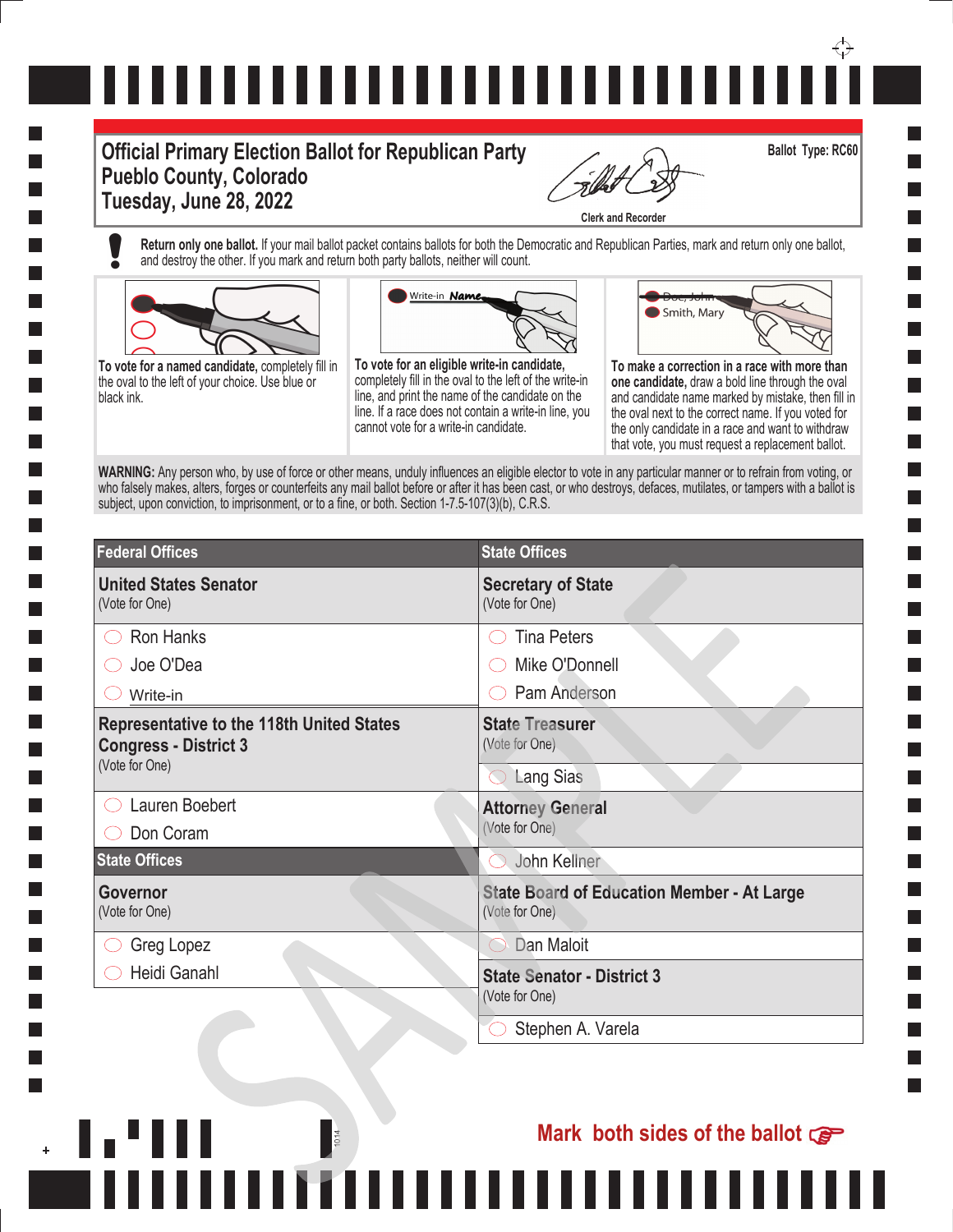## $\ddot{}$ ,,,,,,,,,,,,,,,,,,,,,,,,,,,,,,,,,,

**Mark both sides of the ballot**

**Contract** 

٦

 $\mathcal{L}_{\mathcal{A}}$ 

 $\mathcal{L}_{\mathcal{A}}$ 

**The State** 

↔

#### **State Offices**

**Tale** 

**The State** 

I.

 $\mathcal{L}_{\mathcal{A}}$ 

×. I. Т,

I.  $\Box$ 

 $\mathcal{L}_{\mathcal{A}}$ I.

I.  $\Box$ 

I.

 $\Box$ 

**State Representative - District 60** (Vote for One)

 $\bigcirc$  Stephanie Luck

#### **County Offices**

**County Commissioner - District 3** (Vote for One)

 $\bigcirc$  Zach Swearingen

**County Clerk and Recorder** (Vote for One)

 $\bigcirc$  Nathan Baxter

 $\bigcirc$  Sarina Adame

**County Treasurer** (Vote for One)

 $\bigcirc$  Michelle M. Gray

**County Assessor** (Vote for One)

 $\bigcirc$  J. Angel Lewis

**County Sheriff** (Vote for One)

O Joey Musso

**County Surveyor** (Vote for One)

There are no candidates for this office.

1014

---------------------------------

H.

**County Coroner** (Vote for One)

◯ Brian Cotter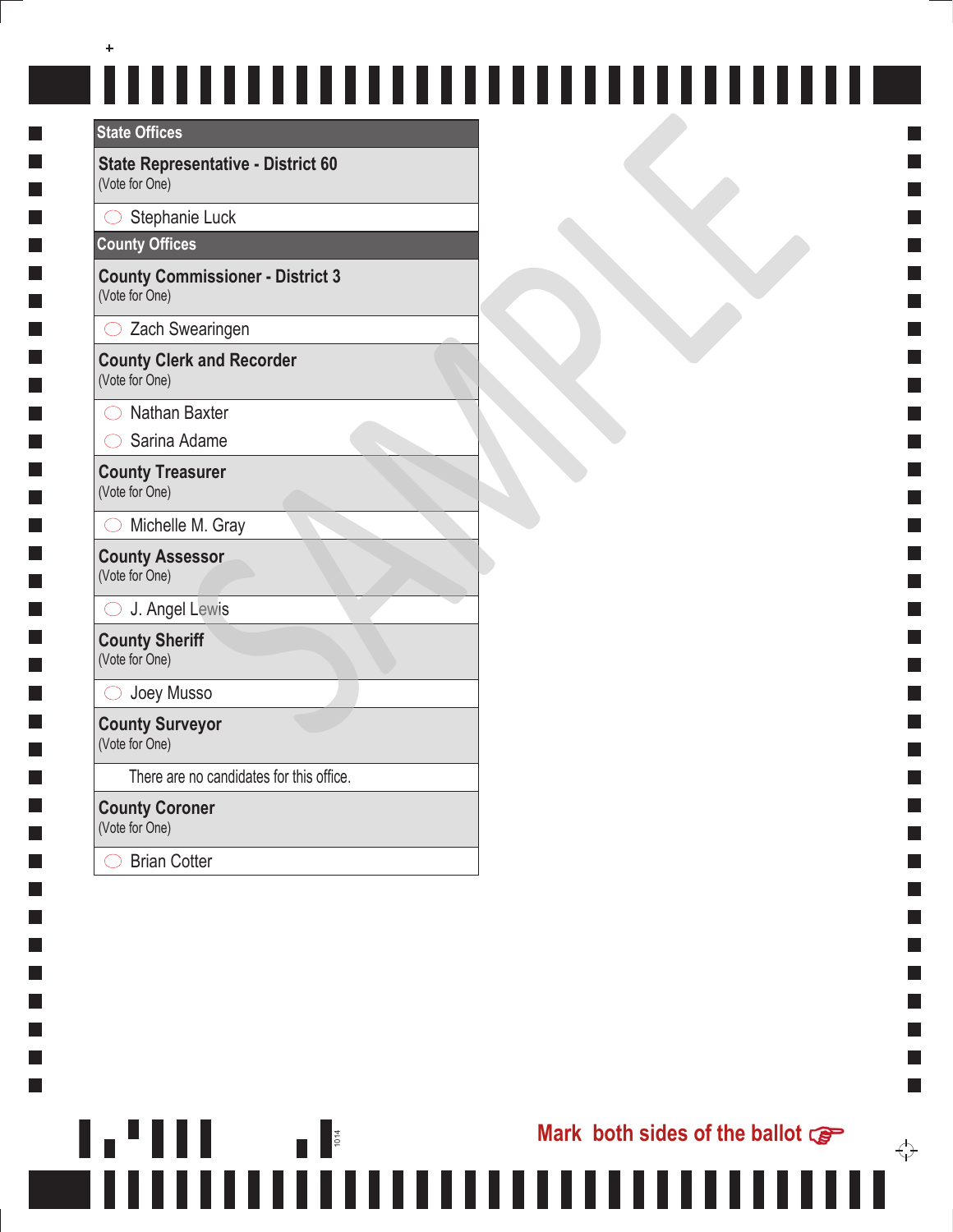# ↔ ,,,,,,,,,,,,,,,,,,,,,,,,,,,,,,

#### **Official Primary Election Ballot for Republican Party Pueblo County, Colorado Tuesday, June 28, 2022**

**Clerk and Recorder**

**Return only one ballot.** If your mail ballot packet contains ballots for both the Democratic and Republican Parties, mark and return only one ballot, and destroy the other. If you mark and return both party ballots, neither will count.



**To vote for a named candidate,** completely fill in the oval to the left of your choice. Use blue or black ink.



**To vote for an eligible write-in candidate,**  completely fill in the oval to the left of the write-in line, and print the name of the candidate on the line. If a race does not contain a write-in line, you cannot vote for a write-in candidate.



**Ballot Type: RC62**

**To make a correction in a race with more than one candidate,** draw a bold line through the oval and candidate name marked by mistake, then fill in the oval next to the correct name. If you voted for the only candidate in a race and want to withdraw that vote, you must request a replacement ballot.

WARNING: Any person who, by use of force or other means, unduly influences an eligible elector to vote in any particular manner or to refrain from voting, or who falsely makes, alters, forges or counterfeits any mail ballot before or after it has been cast, or who destroys, defaces, mutilates, or tampers with a ballot is subject, upon conviction, to imprisonment, or to a fine, or both. Section 1-7.5-107(3)(b), C.R.S.

| <b>Federal Offices</b>                                                                             | <b>State Offices</b>                                                |
|----------------------------------------------------------------------------------------------------|---------------------------------------------------------------------|
| <b>United States Senator</b><br>(Vote for One)                                                     | <b>Secretary of State</b><br>(Vote for One)                         |
| Ron Hanks                                                                                          | <b>Tina Peters</b>                                                  |
| Joe O'Dea                                                                                          | Mike O'Donnell                                                      |
| Write-in                                                                                           | Pam Anderson                                                        |
| <b>Representative to the 118th United States</b><br><b>Congress - District 3</b><br>(Vote for One) | <b>State Treasurer</b><br>(Vote for One)                            |
|                                                                                                    | <b>Lang Sias</b>                                                    |
| Lauren Boebert                                                                                     | <b>Attorney General</b>                                             |
| Don Coram                                                                                          | (Vote for One)                                                      |
| <b>State Offices</b>                                                                               | John Kellner                                                        |
| Governor<br>(Vote for One)                                                                         | <b>State Board of Education Member - At Large</b><br>(Vote for One) |
| Greg Lopez                                                                                         | Dan Maloit                                                          |
| Heidi Ganahl                                                                                       | <b>State Senator - District 3</b><br>(Vote for One)                 |
|                                                                                                    | Stephen A. Varela                                                   |

1016